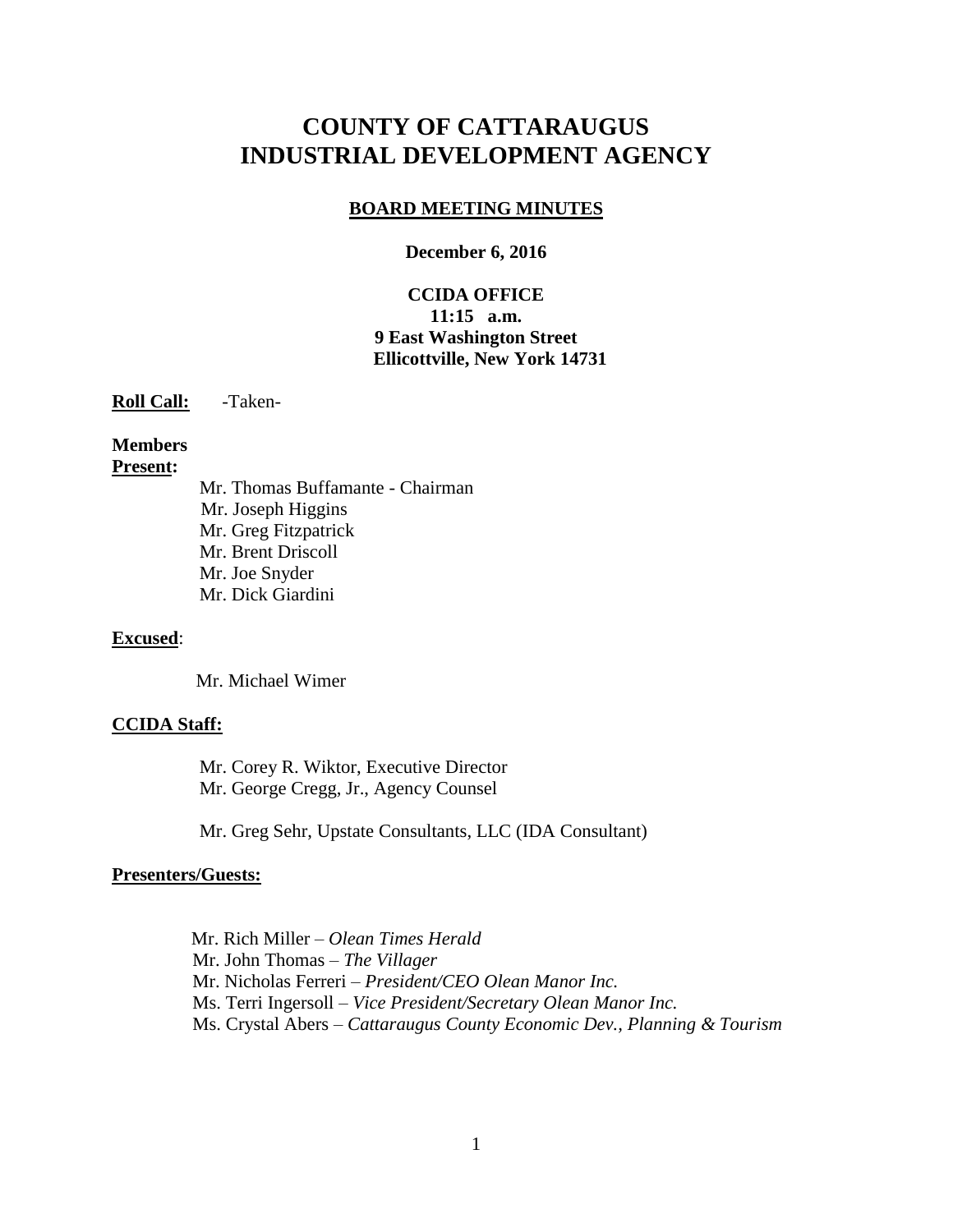Chairman – Thomas Buffamante called the meeting to order at 11:17 a.m.

A roll call vote of the Board of Directors of the CCIDA was taken; all were present with the exception of Mr. Michael Wimer who was excused for business reasons.

### **APPROVAL OF MINUTES**:

A Motion was made by Joseph Higgins, with a second by Dick Giardini to accept the October 24, 2016 CCIDA Board Meeting Minutes as presented to the CCIDA Board. **Motion Carried**

# **\*NEW APPLICATION/PROJECT:**

**-Olean Manor, Inc.:** Olean Manor, Inc. has asked the County of Cattaraugus Industrial Development Agency (CCIDA) to consider their application for the construction of a new assisted living facility in the Town/Village of Allegany, New York. Olean Manor, Inc. is proposing to construct a 140 bed assisted living facility-eventually growing to 200 bed facility, to include adult day care for seniors as well as single family senior homes. The proposed project calls for the construction of  $(1)$  a 90,000 sq. ft. building,  $(2)$ , 4,000 sq. ft. buildings and 6-10, 1,400 sq. ft. buildings, all to comprise the "campus" of Olean Manor, Inc.

With an increasing population in Cattaraugus County, this project will allow area seniors to continue to live in the County, and afford them the peace of mind they and their families will want and need. Multiple studies have shown the need for this type of project, as evidenced in the spur of growth of these types of facilities across WNY over the past five years

This project will not only serve Cattaraugus County residents but residents from neighboring counties and State. This practice will implement a variety of services that are not readily available to area residents. With the consolidation of area services over the past several years, this has put a strain on area residents to find local care. There will be an estimated  $72 (+,.)$  new Full time positions created/hired for this proposed project. This project will also utilize many area contractors (100+,-) and or suppliers for the construction of this project. This project is asking for New York State sales tax abatement on furniture and fixtures, equipment and mortgage recording tax abatement and also a PILOT Agreement to assist this project. **Total project cost/investment of: \$17,000,000 (+,-).**

Mr. Wiktor has been working with this group since January of 2014; they just received their Certificate of Need from the state so that they can start construction. Mr. Wiktor said that he has met and viewed/toured the facility in Jamestown, NY – The Tanglewood Group with Mike Kinley and was very impressed with the non hospital like setting that it exhibits. He stated that it reminds him of condominiums instead of an assisted living facility.

Mr. Wiktor introduced Mr. Nicholas Ferreri – President/CEO and Ms. Terri Ingersoll – Vice President/Secretary of the Tanglewood Group. Mr. Ferreri spoke of the research done for this project and the need for this type of facility in Cattaraugus County. A wide variety of supportive services are proposed to be offered. The Tanglewood Group specializes in care this is compassionate and comforting.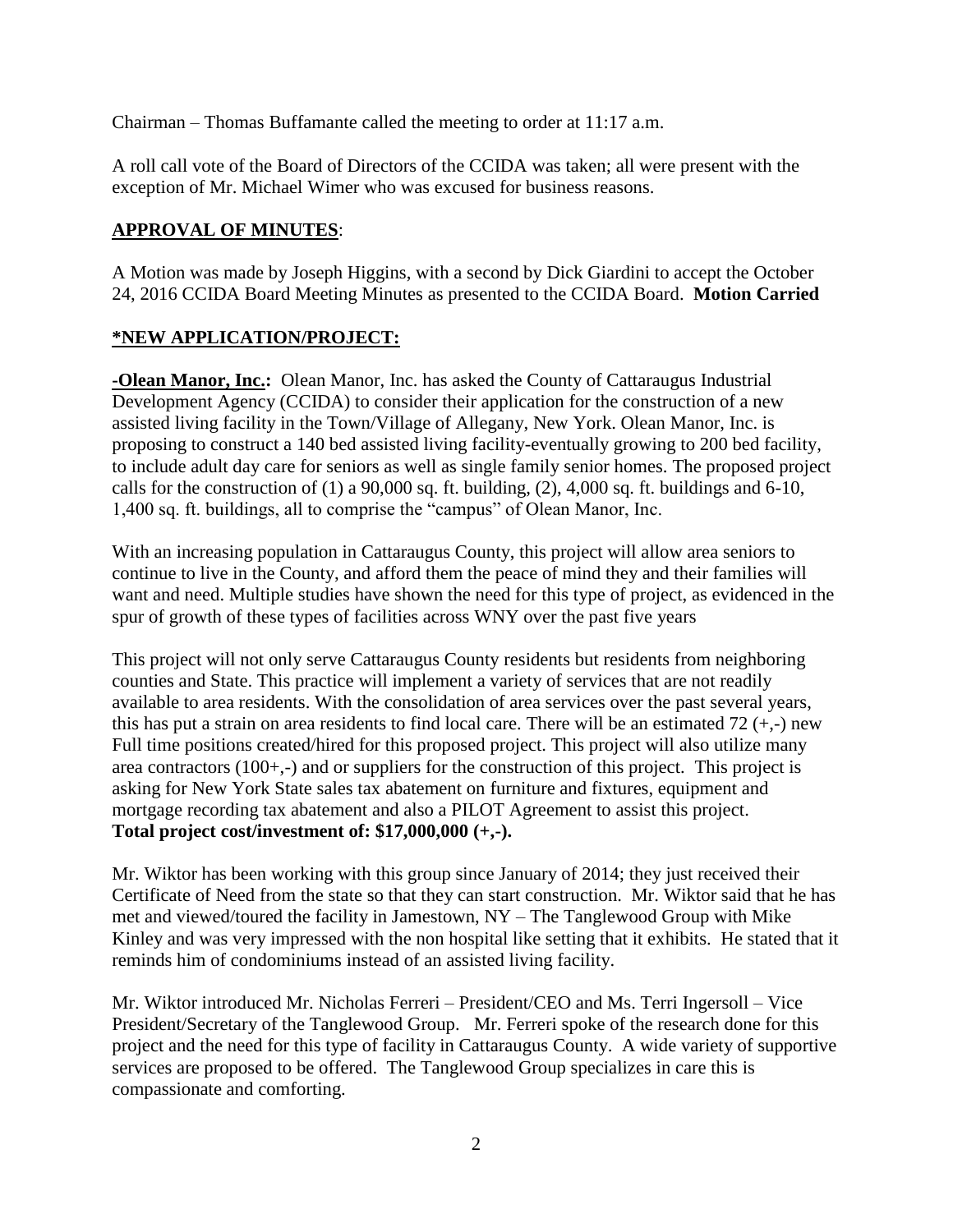This will be the largest investment in three (3) counties for this type of service. There is a great need in Cattaraugus County with the aging population and lack of services for the seniors. This will be a win win situation for Cattaraugus County and Economic development. This is a monumental endeavor for this type of facility, however Mr. Wiktor believes after touring their facility in Jamestown, NY they are the Group to get it done in Cattaraugus County. Mr. Wiktor stated that this project would fall under our ten (10) year Commercial PILOT. Mr. Wiktor also mentioned that there have also been some discussion of a longer term PILOT for this particular project. A longer term PILOT has been requested by the Developer; however nothing has been approved at this point. Mr. Higgins asked to see a copy of the site plan and was advised that he could get them from the Town of Allegany or from the developer Kinley Corp. in Allegany, NY.

Mr. Ferreri said that the Village/Town of Allegany is very excited about this project in their Community. They are also looking at building 6-10 Cottage type housing on the pond for assisted living care needs. Several items would be provided on an as needed basis, transportation to doctors appointments, shopping, etc, medication delivery or set-up, and house cleaning to name a few. These cottages will be maintenance free for the anyone living in them. Mr. Ferreri believes that as many as he builds they will be filled and have a waiting list. There is that much need in Cattaraugus County and the surrounding area. There will also be a daycare center on the campus that would give caregivers a reprieve, for business, personal interests, vacation or crisis, Olean Manor will be there for a short-term solution. Mr. Ferreri stated that he doesn't want to be the biggest facility he just wants to have the best facility that there is available. Kinley Corp. will be the project contractor and they are looking at 18 months for first phase of construction.

Mr. Wiktor further stated that many letters of support  $(40 + or)$  have been received by the Developer for this project to move forward in Cattaraugus County. This is planned to be a memory care, assisted living facility on a 30 acre site which will be a state of the art facility. We are very fortunate and excited to have this facility coming to our County. This facility would not compete with the various Nursing Homes that we have in our County.

### **RESOLUTIONS:**

**A Motion** was made by Joseph Higgins, seconded by Joe Snyder, **RESOLUTION AUTHORIZING THE EXECUTIVE DIRECTOR OF COUNTY OF CATTARAUGUS INDUSTRIAL DEVELOPMENT AGENCY TO HOLD A PUBLIC HEARING REGARDING A PROPOSED PROJECT TO BE UNDERTAKEN OLEAN MANOR, INC.**  A Roll Call vote was taken with, Mr. Driscoll, Mr. Fitzpatrick, Mr. Giardini, Mr. Snyder, Mr. Higgins and Mr. Buffamante voting yes. Mr. Wimer was excused. **Motion- Carried**.

**A Motion** was made by Vergilio Giardini, seconded by Brent Driscoll, **RESOLUTION DIRECTING THE EXECUTIVE DIRECTOR OF COUNTY OF CATTARAUGUS INDUSTRIAL DEVELOMENT AGENCY TO TAKE CERTAIN ACTIONS UNDER ARTICLE 8 OF THE ENVIRONMENTAL CONSERVATION LAW IN CONNECTION WITH A PROPOSED PROJECT TO BE UNDERTAKEN FOR THE BENEFIT OF OLEAN MANOR, INC.** A Roll Call vote was taken with, Mr. Driscoll, Mr. Fitzpatrick, Mr. Giardini, Mr. Snyder, Mr. Higgins and Mr. Buffamante voting yes. Mr. Wimer was excused. **Motion- Carried**.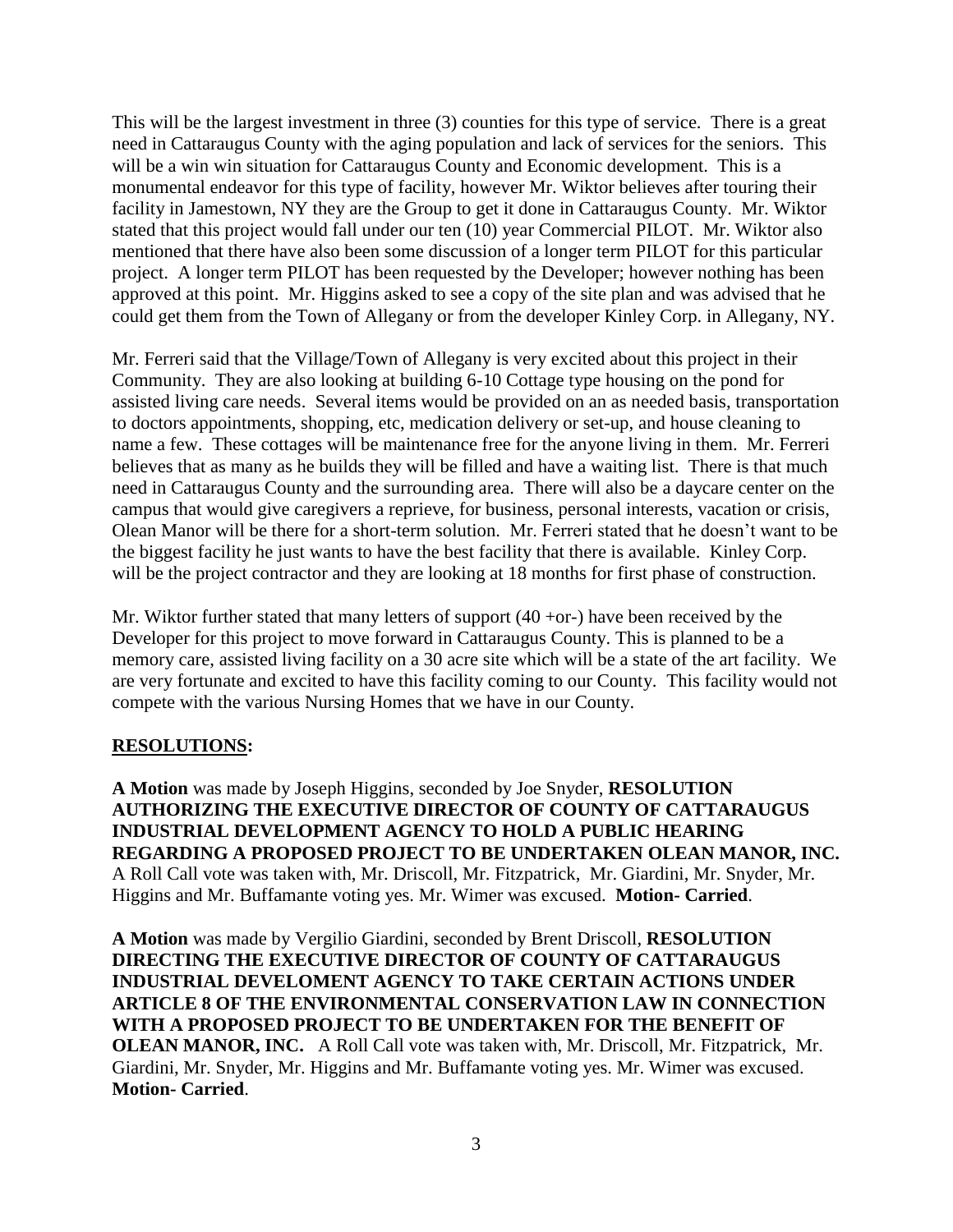# **\*Resolution from a prior Application/Project that is in process\***

**-Kreinheder Properties, LLC & S&W Company, LLC**: A Public Hearing was held at 9:30 a.m. on November 17, 2016 at the Little Valley Village Hall. For the record there were six (6) people in attendance at the Public Hearing, and no comments were received prior or after the official Public Hearing date, relating to the proposed project. Mayor Norman Marsh as well as Mrs. Koch (Little Valley Town Clerk), both spoke in favor of the proposed project; they both felt that this project would have a positive economic development impact for both the Town/Village of Little Valley; with the improved site and proposed job creation that relates to this project. A copy of the Public Hearing minutes was provided in the Board packets for review prior to making a final decision/approval.

# **RESOLUTIONS**:

**A Motion** was made by Brent Driscoll, seconded by Joseph Higgins, **RESOLUTION DETERMINING THAT ACTION TO UNDERTAKE A PROJECT FOR THE BENEFIT OF KREINHEDER PROPERTIES, LLC AND S&W COMPANY, LLC IS A "TYPE II ACTION" AND NO FURTHER ACTION IS REQUIRED UNDER SEQRA WITH RESPECT THERETO.** A Roll Call vote was taken with, Mr. Driscoll, Mr. Fitzpatrick, Mr. Giardini, Mr. Snyder, Mr. Higgins and Mr. Buffamante voting yes. Mr. Wimer was excused. **Motion- Carried**.

**A Motion** was made by Brent Driscoll, seconded by Gregory Fitzpatrick, **RESOLUTION AUTHORIZING EXECUTION OF DOCUMENTS IN CONNECTION WITH A LEASE/LEASEBACK TRANSACTION FOR A PROJECT FOR KREINHEER PROPERTIES, LLC AND S&W COMPANY, LLC.** A Roll Call vote was taken with, Mr. Driscoll, Mr. Fitzpatrick, Mr. Giardini, Mr. Snyder, Mr. Higgins and Mr. Buffamante voting yes. Mr. Wimer was excused. **Motion- Carried**.

### **Past Project Review/Update**: *Olean Lodging Partnership – Holiday Inn Express-*

In May 2016, the *Olean Lodging Partnership* had asked the County of Cattaraugus Industrial Development Agency (CCIDA) to consider their application for the renovation of the former Hampton Inn Hotel into a Holiday Inn Express. The project qualified as a "tourism destination" project in the City of Olean, New York.

The proposed project called for the complete renovation of the existing lodging facility. The renovation was quire extensive and thorough comprising of the main lobby, the 76 guest rooms, and additional upgrades to the hotel was well. **The total project cost/investment was \$2,500,000 (+,-).** In late October 2016, the project was completed on time and on budget. Local labor and suppliers were used as much as possible, and the project/reinvestment retained 24 employees. This was an excellent project for Olean and the County!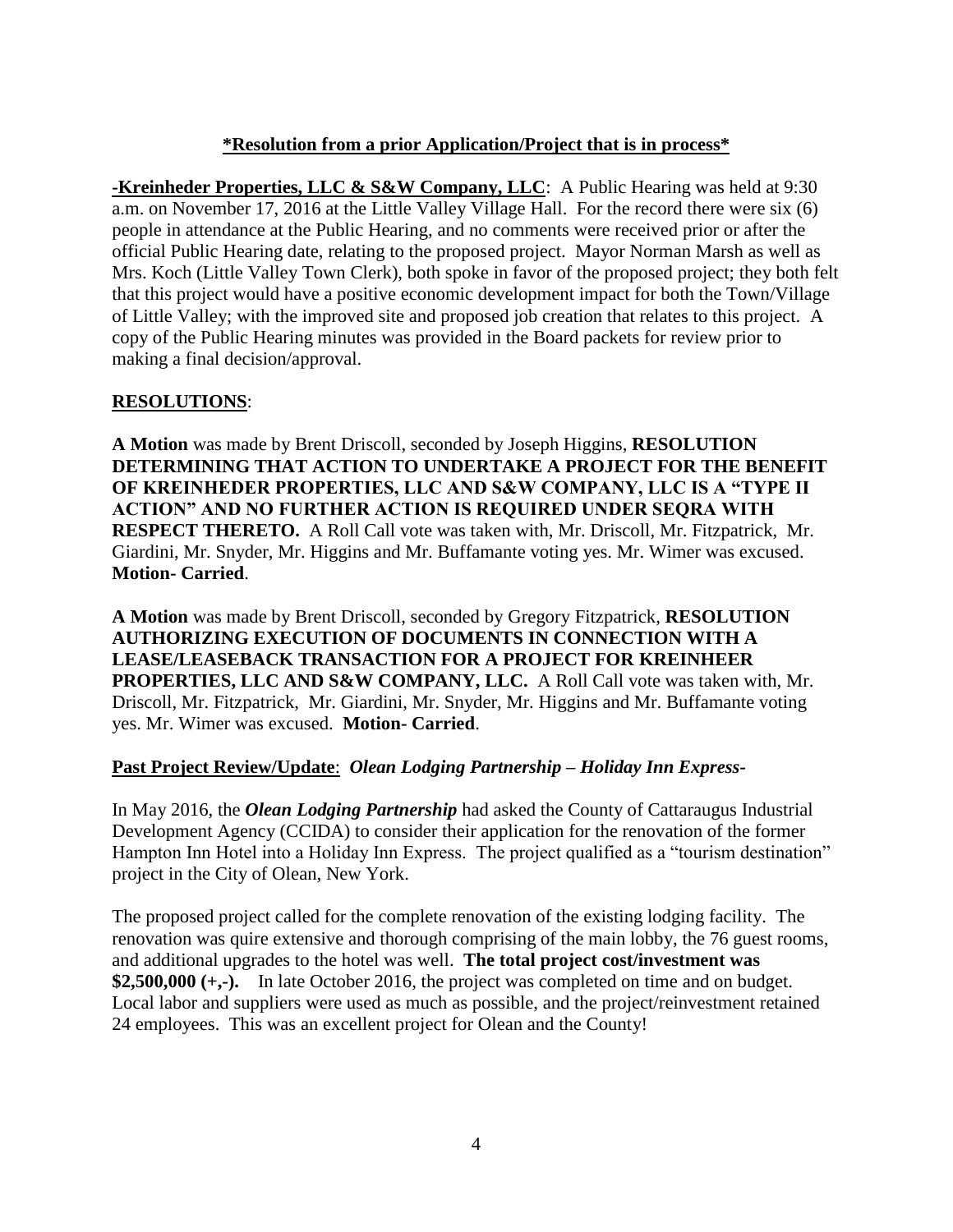# **FINANCIAL REPORT:**

**A Motion** was made by Dick Giardini, seconded by Brent Driscoll to approve the October and November 2016 Operating Statements as prepared. **Motion - Carried**

Mr. Wiktor stated that **\$1,500** of income was received in the month of October 2016. This income was received by the Agency from the application fee of the 3032 Penn, LLC project. In addition in November 2016 we received **\$1,500** from the Kreinheder Properties, LLC application fee and **\$6,877** from Win Sum Ski Corp. for sales tax letters for a total of **\$8,377 for the month**.

As in the years past we receive an Administrative Service Agreement payment from the Cattaraugus County Capital Resource Corporation to the CCIDA for services rendered. This year (2016) the amount we received was \$11,250.00. A copy of this invoice was provided to the Board.

We currently have five (5) projects in the closing phase and anticipate these projects to close within the first quarter of 2017. Mr. Wiktor stated that Mr. Buffamante has executed the documents on three (3) projects and we are waiting for them to close. We have just under \$22 Million in approved projects for 2016 that we are waiting for them to close. Everything has been done on our part so we are waiting for the developer to sign the closing documents. Mr. Wikor also stated that he is meeting with a new client for a February 2017 application to be submitted.

# **EXECUTIVE DIRECTORS REPORT:**

- **Year 2016 Year End in Review:** Please see the included Year 2016 in Review of the CCIDA. The CCIDA was active on ten (10) projects for 2016 with roughly \$33 Million in investment. Some of these projects will not close until 2017. Mr. Wiktor mentioned that the CCIDA will have more of a presence in Olean, NY with a new office at the Olean Business Development Corp. Mer. Wiktor discussed some of the changes that have been made to the claw back policy and our application has also been revised. Several of these changes have been done to comply with the new rules and regulation set by New York State regulating IDA's. Mr. Wiktor also mentioned the 43 North competition that Asarasi won an award in the amount of \$500,000. This was Asarasi's second year in the 43 North competitions. We are anticipating Asarasi to submit an application for a project in the future after all the details have been worked out with his partner.
- **Buffalo News Article –** (October 28, 2016) "*Oncolinx wins \$1 million top prize in 43North Contest."* A project that we have helped in the past Asarasi, which makes bottled sparkling water from the water left over from the maple sugaring process, received \$500,000 in this contest.
- $\checkmark$  2016 CFA Award Announcement: Thursday December  $8<sup>th</sup>$  in Albany will be the REDC Award Announcement in Albany, NY. The IDA was invited to attend.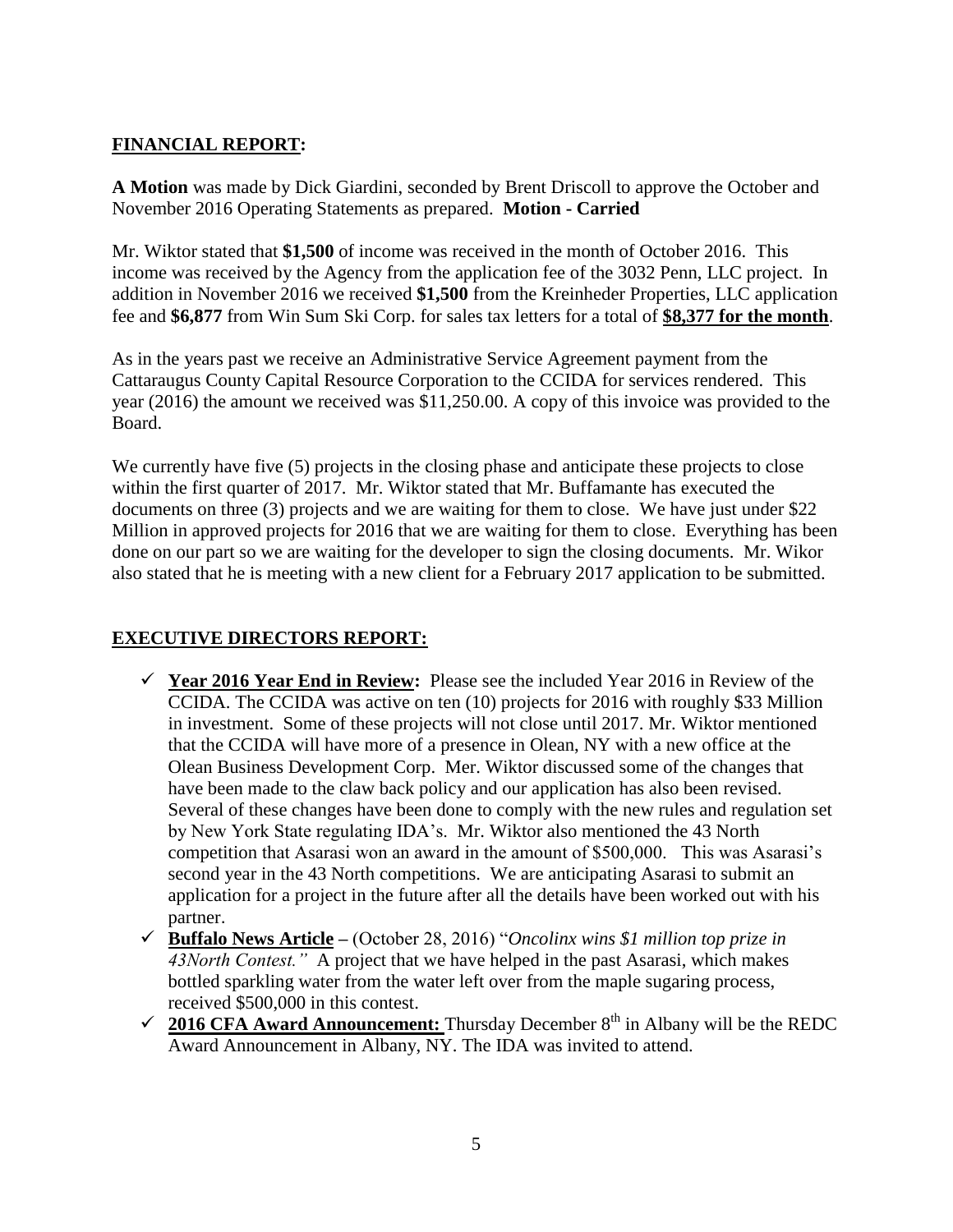- *Villager* **Article on IDA:** by: John Thomas "*CCIDA: Catalyst for Growth"* The purpose of the CCIDA is to retain, promote, attract and develop job and business opportunities and economically sound commerce and industry in cities, towns, and villages in Cattaraugus County. The CCIDA strives to assist and promote growing industry in Cattaraugus County by helping business be competitive and profitable. Mr. John Thomas came to our offices (late October) and spent considerable time with Corey to review the how the CCIDA is able to assist with projects in Cattaraugus County and what benefits are available. This article was done to try and get our message out in regards to how the CCIDA can assist various projects in Cattaraugus County. Mr. Wiktor also did an article to Buffalo Business First and the Olean Times Herald to further explain the CCIDA's role/function within a project.
- **2016 CORE Development Article:** Review of the Buffalo Business First 2016 CORE Development report that included Cattaraugus County.
- **Buffalo Business First :** (October 31, 2016) "*Holiday Valley reigns supreme in Ellicottville*." Holiday Valley since 2005 has invested \$125 million in the resort. In the last six years alone \$37 million has been invested in upgrades, renovations and improvements.
- **Buffalo Business First:** (October 31, 2016) "Business Center welcomes all in Cattaraugus County" Larry Sorokes welcomes several businesses to the newly opened Olean Business Development Center located at 301 N. Union Street. Offices that were previously scattered around Olean and elsewhere in Cattaraugus County are now under one roof.
- **Buffalo Business First:** (October 31, 2016 "*Trendy restaurant in Olean part of North Union revitalization"* Mr. Sina has acquired four buildings on North Union Street in Olean, and has a variety of development plans ranging from offices and apartments to storefronts and restaurants.
- **The New York Times.:** (October 298, 2016) "*The Ski Town that Aspen used to be like"*  Today Ellicottville is on the rise, one of only two genuine ski towns in New York State. It is ranked No. 5 by Ski magazine in its 2007 list of top resorts in the East, thanks to its two growing ski areas.
- **The Buffalo News:** (October 28, 2016) "*Mother Nature moves up ski season by two weeks at Holiday Valley"* The Ellicottville ski resort opened almost two weeks ahead of its average opening date. According to Jane Eshbaugh about 1,200 people hit the slopes on opening day Saturday.
- **Holiday Valley.com:** (November 4, 2016) Snowmaking was the name of the game for the 2015-16 season. Fortunately the Holiday Valley snowmaking system was able to make u p where Mother Nature left off. Holiday Valley has invested over \$12 million in their massive snowmaking system over the past 46 years.
- **Buffalo Business First***:* (November 23, 2016) *"No order*: *St. Bonaventure goes back to a layperson as its leader*" Mr. Dennis DePerro has been selected as the 21<sup>st</sup> president of St. Bonaventure University, the college's board of trustees selected someone from outside a religious order for only the second time in the institution's history. Mr. DePerro will begin his new position in June 2017.
- **WNY Regional Railway Corridor Project - Purpose:** By preserving the Buffalo to Jamestown Rail Corridor all communities in the WNY region along this corridor will benefit from the Economic Impact.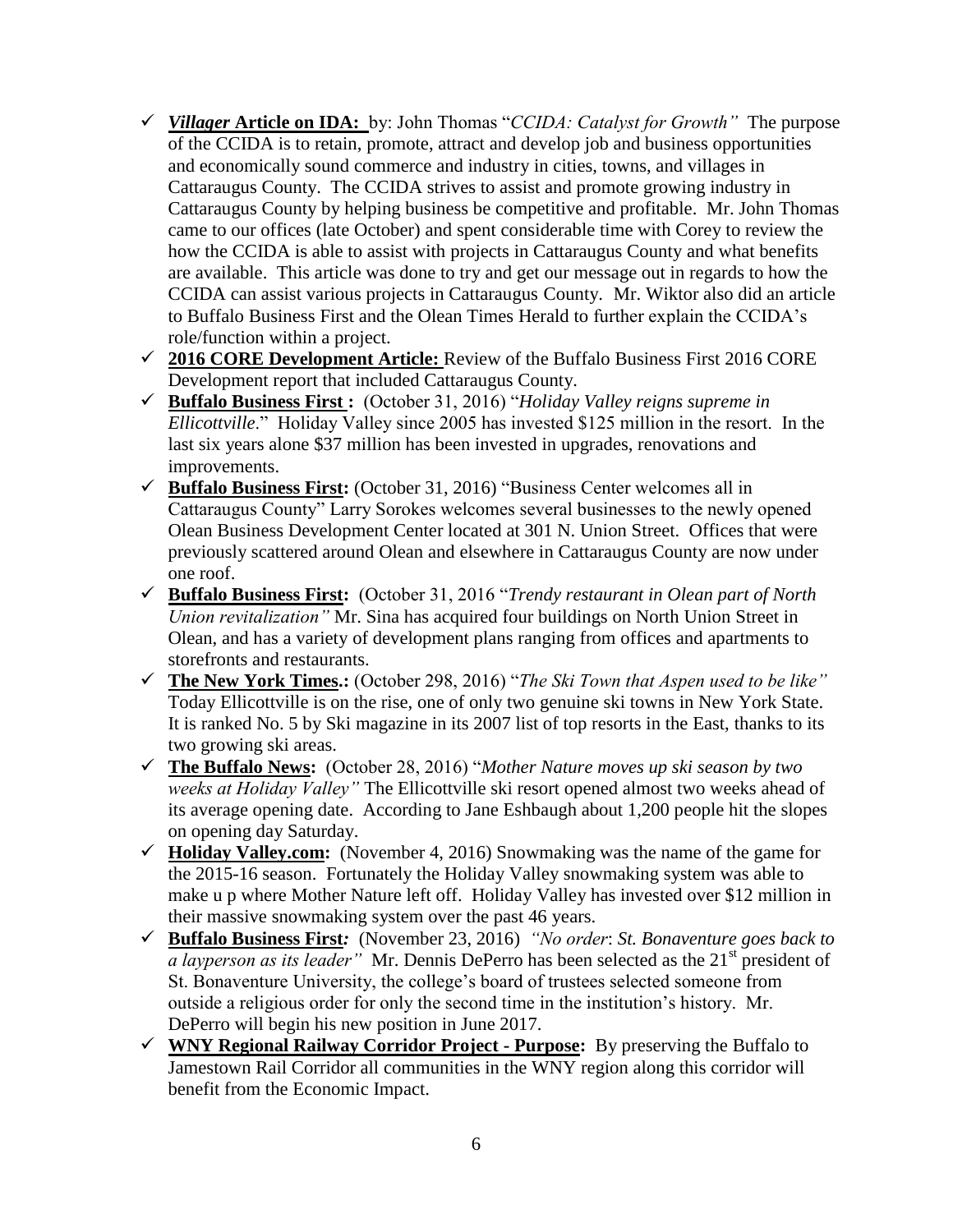**The Former Erie Railroad Buffalo to Jamestown Rail Corridor:** The 66.7 mile railroad corridor between Buffalo and Jamestown is owned by three different entities, and operated by three separate railroads. A tour and dinner was held in October 2016 which was very well attended and also very well organized. Kudos to Robert Dingman and Heather McKeever for their efforts in putting this great event together. Further information will become available as things progress.

*(George Cregg was asked by Brent Driscoll if it would benefit the CCIDA to form a separate entity for the rail line. Mr. Cregg stated that he would bring something to the CCIDA Board at the next meeting to give an overview of the benefits of forming such a Company. This is being considered because of the passenger train excursions that are being provided by Mr. Robert Dingman. Forming a new Company would alleviate the liability from the CCIDA. This will discussed further when more information can be obtained)*

- **Olean Times Herald Article:** (November 14, 2016) by: Rick Miller "*County lawmakers to eye county-wide trail system plan."* Looking to capitalize on the success of existing trails, Cattaraugus County lawmakers are seeking a county-wide trail system plan.
- **Olean Times Herald Article:** (November 14, 2016) by: Bob Clark *"NY Attorney General: Land banks like Cattaraugus, Allegany could see state grants"* The State Office of the Attorney General released a report on the state's first land banks, highlighting the successes of the programs and promising \$20 million for the programs, with much aid to come for 10 new programs – including the Cattaraugus County Land Bank Corp. and the Allegany County Land Bank Corp.
- **Brookings:** (November 18, 2016) *"It won't be easy to bring back millions of manufacturing jobs.*" A very interesting and informative article on the "make America" great again" by bringing back production jobs push.
- **Frookings:** (November 4, 2016) "An agenda for inclusive growth" The record is clear that deficit-financed tax cuts on high income households and businesses have failed to boost growth at the federal or state level in the US, or in other countries.
- **Olean Times Herald Article:** (November 17, 2016) "*Ontario Knife Co. launches new website"* Ontario Knife Co. has announced the launch of its new website, which features an updated design and a streamlined user experience, according to company officials
- **CCIDA Board Meeting Schedule:** Reminder of upcoming 2017 CCIDA Meetings.

# **EXECUTIVE SESSION:**

A **Motion** was made by Joseph Higgins to go into Executive Session for a matter of personnel, seconded by Brent Driscoll. **Motion - Carried**

A **Motion** was made by Joseph Snyder, seconded by Brent Driscoll to come out of Executive Session and return to Regular CCIDA Board Meeting. **Motion – Carried**

**Salary Increase**: A **Motion** was made by Brent Driscoll, seconded by Joe Higgins to increase the salary of the Executive Director and staff by 2% effective January 1, 2017. **Motion – Carried**